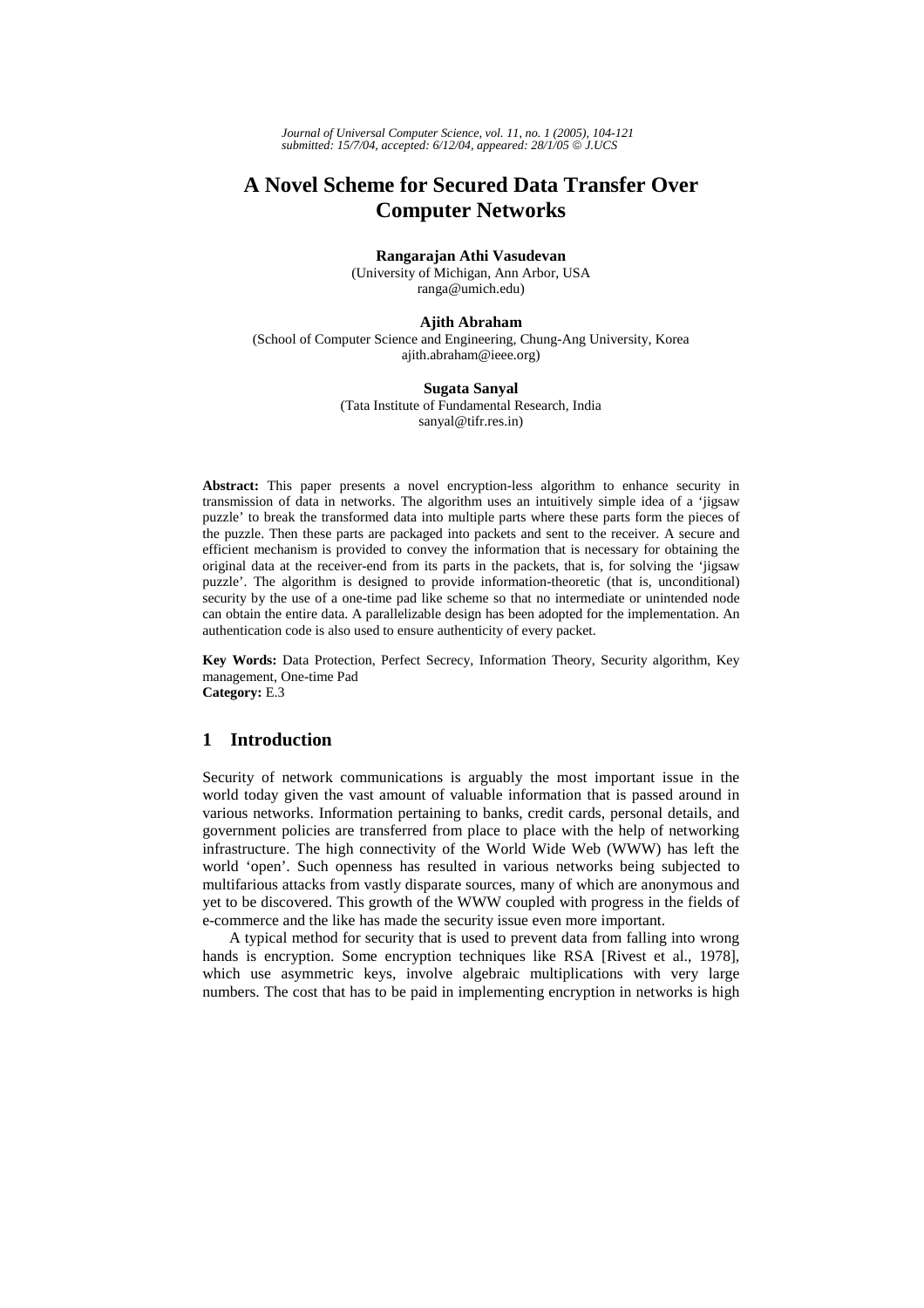owing to this computational complexity. While other techniques like the DES [FIPS, 46] which use symmetric keys are less secure computationally than their asymmetric counterparts.

Given the amount of computing power that is available, and considering also the growth of distributed computing, it is possible to break into the security offered by many such existing algorithms. So, any alternative to encryption is welcome so long as the level of security is the same or higher. Also, such an alternative should be more efficient in its usage of resources.

In practice, in a computer network, data is transferred across nodes in the form of packets of fixed size. Any form of security required is obtained by implementing cryptographic algorithms at the application level on the data as a whole. Then, the enciphered data is packetized at lower levels (in the OSI architecture) and sent. Any intruder able to obtain all the packets can then obtain the enciphered data by appropriately ordering the data content of each of these packets. Then, efforts can be made to break the cryptographic algorithm used by the sender. In the process of transmission, if it is possible to prevent any information release as to the structure of the data within the packets, an intruder would know neither the nature of the data being transferred nor the ordering of the content from different packets. This is what our algorithm achieves by using a one-time pad like scheme at the source.

The essential idea in our algorithm is to break the data that is to be transferred into many chunks, which are called parts [Vasudevan et al., 2004]. These parts when put together form the whole data but only if done so in a particular way, just like in a "jigsaw puzzle". The only way of doing so is known to the receiver for whom the data is intended. Any unauthorized node does not have enough information to carry out the right method of obtaining the parts from the packets and joining them, and then knowing it is correct (which is the property of the one-time pad). We have incorporated efficient techniques that realize the said security of the scheme, and at the same time provide scope for a fast, parallel implementation. The need for parallelization can only be understated owing to the demands of next generation processors and the growing popularity of dedicated hardware.

The rest of the paper is organized as follows. Some related research work is summarized in Section 2 followed by the technical details of the proposed algorithm in Section 3. Analysis, experiments and simulations are presented in Section 4. Some future research pointers and conclusions are provided in Sections 5 and 6 respectively.

## **2 Related Work**

Owing to several issues mostly pertaining to key management, the theoretical onetime pad has been tough to implement practically. Numerous attempts have been made but under varying assumptions and conditions. One of the most recent has been [Xu et al., 2002] where one-time pads are used to protect credit card usage on the Internet. In [Maurer, 1999a], it has been argued that unconditional security can be obtained in practice using non-information –theoretically secure methods. This approach maintains that in the practical world, nobody can obtain complete information about a system owing to real-world parameters like noise. Likewise, [Cachin et al., 1997], [Maurer et al., 1999b] and [Günter et al., 2001] provide implementations of one-time pads and unconditional security but under assumptions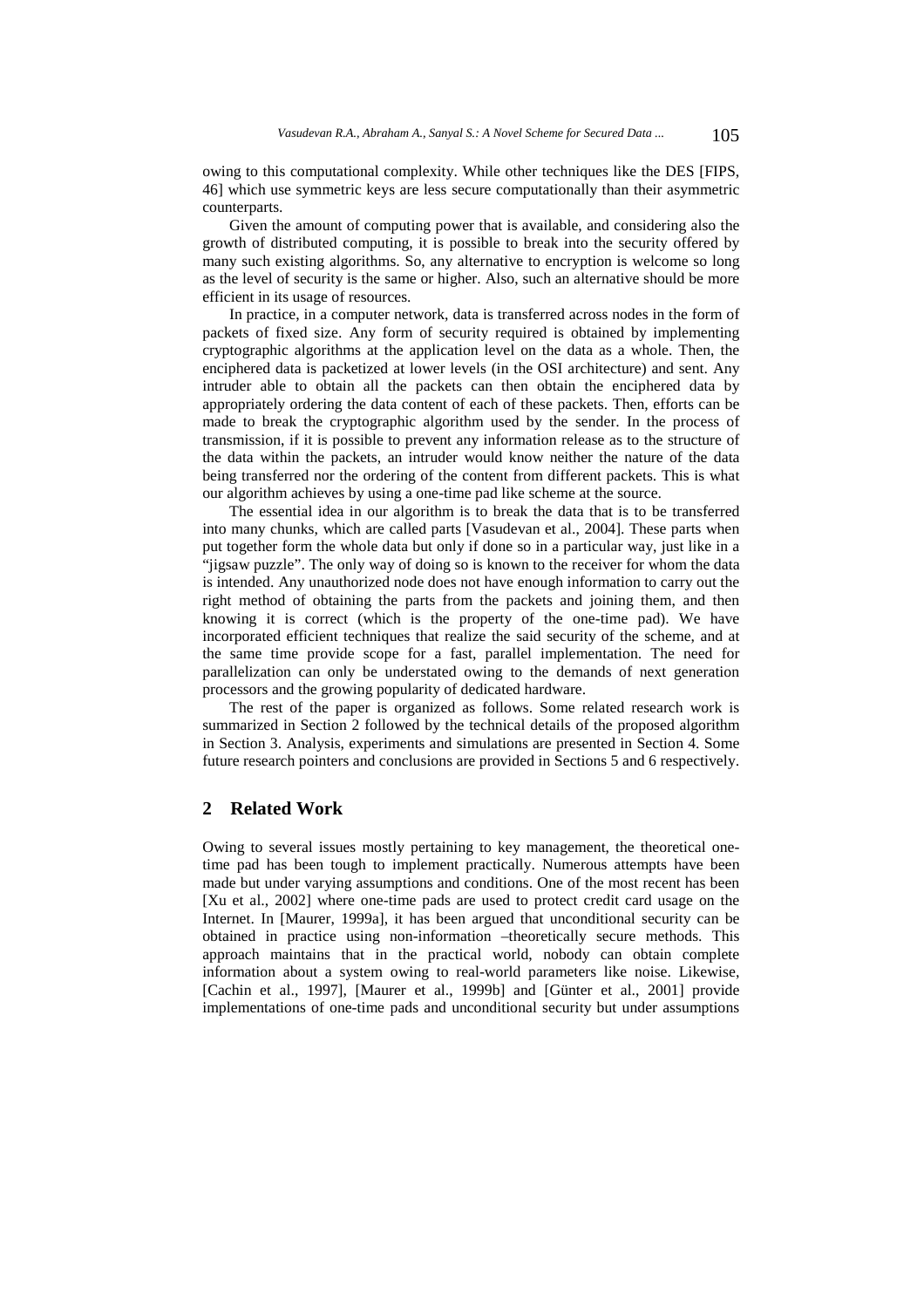about the environment and/or adversary. [Brassard et al., 1996] provides a quantum cryptographic view of one-time pads. Technological and practical limitations constrict the scalability of such methods. Chaotic maps are used to generate random numbers in [Fridrich, 1998], and these are used to build symmetric encryption schemes including one-time pads. Chaos theoretical methods though providing non-traditional methods of random number generation, are prone to cryptanalysis owing to the stillexistent pseudorandom nature, and impose numerous restrictions on data size as is the case with [Fridrich, 1998].

Our approach provides an efficient implementation of the one-time pad without making assumptions or imposing restrictions, the likes of which are true of the references quoted in the previous paragraph. In the process, the core issues including key management are addressed and dealt with effectively. Due to its general nature, our algorithm can be deployed in most real-life networks without a fundamental change in the idea.

## **3 The Algorithm**

We use the concept of Message Authentication Code (MAC) as suggested in [Rivest, 1998] to authenticate messages. For a packet of data, the MAC is calculated as a function of the data contents, the packet sequence number and a secret key known only to the sender and the receiver, and then it is appended to the packet. On receiving a packet, the receiver first computes the MAC using the appropriate parameters, and then performs a check with the MAC attached to the packet. If there is no match, then the receiver knows that the packet has been tampered with. A detailed explanation is provided in the next section.

Let the size of a packet in a network be denoted as *PS*. *PS* has a value of 1024 bits or 4096-bits typically. The prerequisite of the algorithm is the knowledge for the sender and the receiver only of a number *P*, exchanged a priori, of size *k\*PS*, where *k*  is a natural number. We can consider  $P$  in terms of blocks of size  $PS$  each, as  $P_1$ ,  $P_2$ ,  $\ldots$ ,  $P_k$ . Thus *P* is the number obtained by the concatenation of the  $P_i$  blocks for *i* from 1 to *k*, that is, *P* is  $P_1P_2...P_k$ .

In this algorithm, we only consider  $k-1$  parts of a data at a time, where each part is of any size less than or equal *PS - 2* (a detailed analysis of the algorithm is presented in the next section). If the entire data is not covered in these *k-1* parts, then the algorithm can be repeated by considering the next *k-1* parts and so on. Also, a random number of size *PS* is required to be generated for every *k-1* blocks processed. Denote this random number as *R*. The steps at the sender's end of the algorithm are as follows: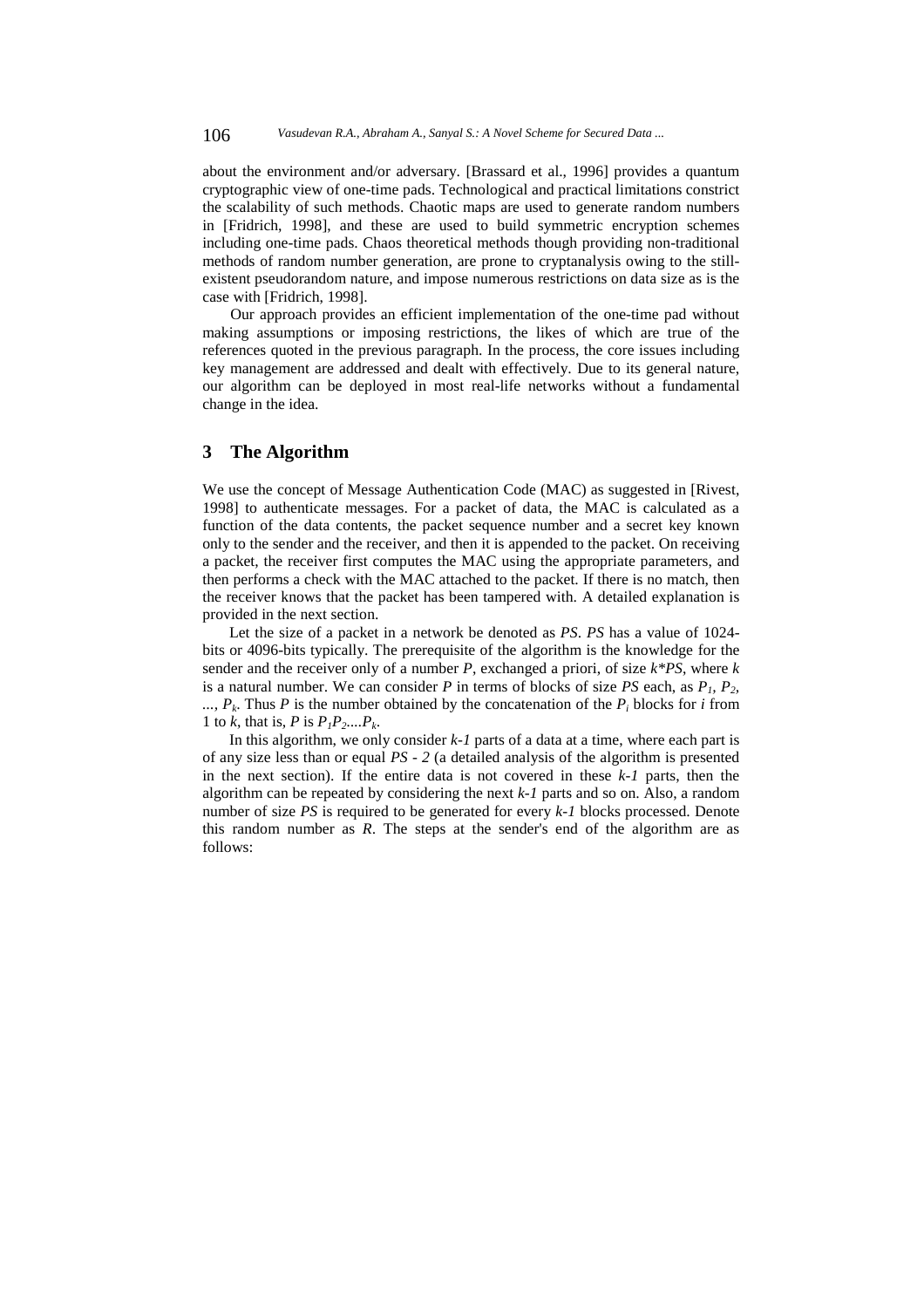*S(D)* 

- 1) 'Tear the data D into N parts arbitrarily'. Consider the first *k-1* parts of D. Call them  $D_1, D_2, \ldots D_{k-1}$ . Prefix and suffix each part by the binary digit '1'.
- 2) Perform the operation  $ID_iI$  XOR Pi from 1 to  $k-I$ . Denote them as  $D_1$ <sup>'</sup>,  $D_2$ <sup>'</sup>, ...,  $D_{k-1}$
- 3) Form  $D_k$ ' as  $D_k$ ' = R XOR  $P_k$ .
- 4) Perform *transform (P,R)*.
- 5) Generate a new random number and assign it to *R*.
- 6) Repeat steps 1, 2, 3, 4, 5 for the next *k-1* blocks of data, and so on until all N parts are processed.

Now the packets actually transferred are formed from the  $D_k$ ' blocks, packet sequence number and the MAC (calculated as described earlier). At the receiver's end, the steps are as follows:

#### *R(D')*

- 1) Perform a check on the MAC for each packet. If satisfied, GOTO next step.
- 2) Order packets according to the packet sequence number.
- 3) For each group of *k* packets perform the following:
	- a. Perform  $P_i$  XOR  $D_i$ <sup> $\prime$ </sup> for all *i* from 1 to *k*-1.
	- b. Perform  $P_k$  XOR  $D_k$ ' and obtain R.
	- c. Remove the leading and trailing '1' of all the values obtained from the previous two steps.
	- d. Perform *transform(P,R)*.

#### *Continue*

The algorithm for the operation *transform(P,R)* is as follows:

### *transform(P,R)*

- 1) Set  $P_i \leftarrow P_i XOR R$  for all *i* from 1 to *k*-1.
- 2) Set  $P_k \leftarrow P_k * R$ .

For the transfer of the next data, the following is done. The sender knows the number of parts of the previous data and hence knows the value of *N % k*, where % denotes the 'modulo' operation. Now, this value subtracted from  $k$  provides the  $P_i$ 's unused in the last run of the loop in the algorithm. The next data to be transferred is first broken into parts as before. For the first run of the loop in the algorithm, the first  $k - 1 - (N\%)$ *k)* (here, this is the old value of N) parts are only considered and the run executed. For the remaining runs, we consider *k-1* parts as before, and the algorithm is continued.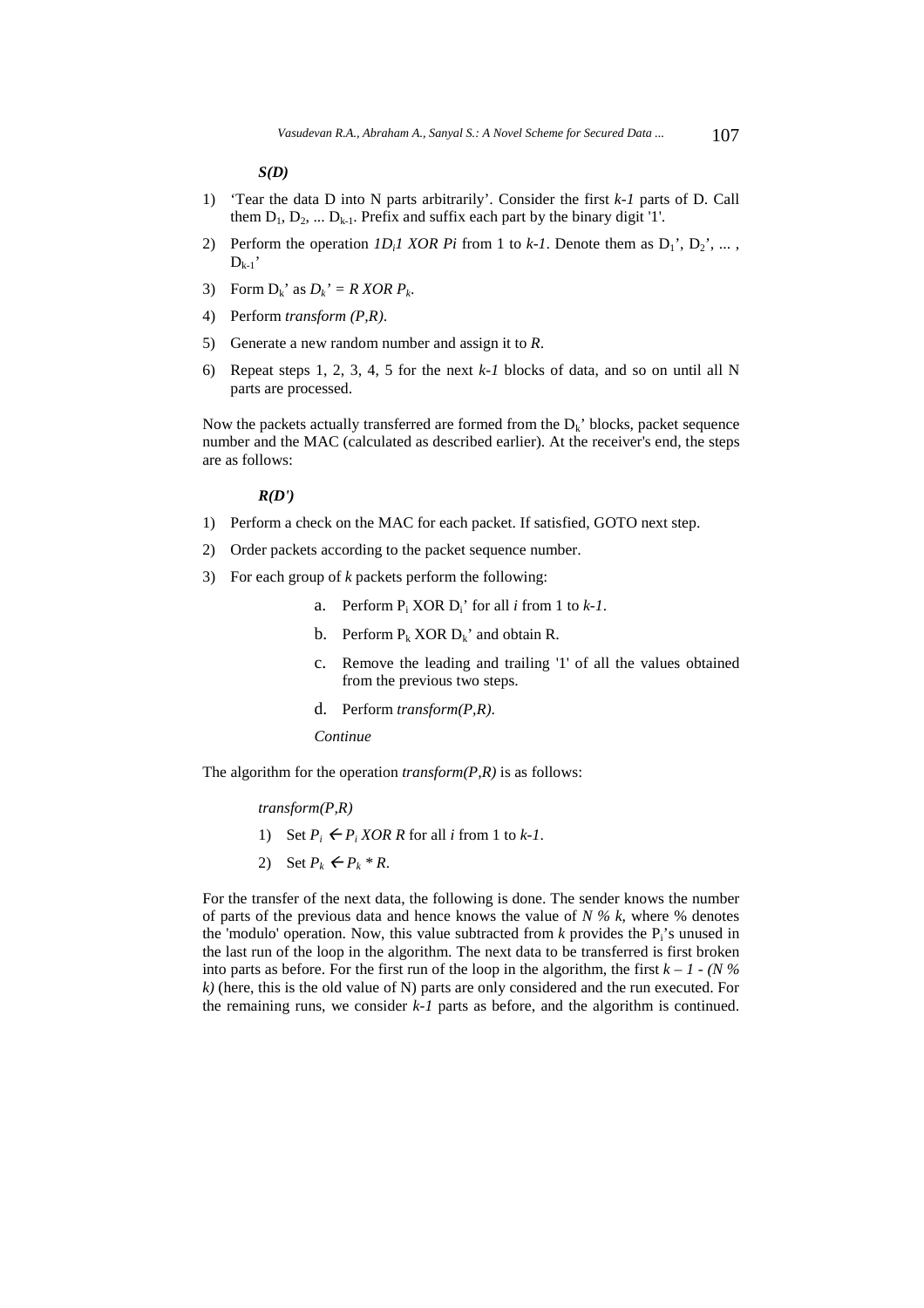108 *Vasudevan R.A., Abraham A., Sanyal S.: A Novel Scheme for Secured Data ...*

This is done for all subsequent data transfers between the sender and the same receiver.

### **4 An Analysis**

### **4.1 Typical Encryption Algorithms**

In this section, we briefly mention the algorithms of RSA and DES, an example each from the asymmetric and symmetric key encryption world respectively to later help understand the advantages of our algorithm over these typical encryption methods. The AES, which is also a symmetric key encryption algorithm but more secure than the DES, has not been discussed here but instead has been compared to our algorithm in a later sub-section to highlight the computational edge of our algorithm.

### **4.1.1 DES**

The DES has a 64-bit block size and uses a 56-bit key during execution (8 parity bits are stripped off from the full 64-bit key). It is a symmetric cryptosystem and was originally designed for implementation in hardware. When used for communication, both sender and receiver must know the same secret key, which can be used to encrypt and decrypt the message, or to generate and verify a message authentication code (MAC).

Though there have been two classes of attacks on the DES – the linear cryptanalysis in [Matsui, 1994], and the differential cryptanalysis in [Biham et al., 1993], both have proven to be impractical. Nevertheless, 56 bits keys are considered vulnerable to exhaustive search, which on an average would take  $2^{55}$  steps. Therefore, NIST has recommended the use of AES in place of DES to ensure higher security.

## **4.1.2 RSA**

The RSA cryptosystem is a public-key cryptosystem that offers both encryption and authentication. It works as follows:

- 1) Take two large primes, *p* and *q*, and compute their product  $n = p * q$ ; *n* is called the modulus.
- 2) Choose a number, *e*, less than *n* and relatively prime to  $(p 1) * (q 1)$ .
- 3) Find another number *d* such that  $(e * d 1)$  is divisible by  $(p 1) * (q 1)$ . The values *e* and *d* are called the public and private exponents, respectively. The public key is the pair *(n, e)*; the private key is *(n, d)*.
- 4) Take the message *m* to be encrypted and calculate the ciphertext *c* as  $c = m^e$ *mod n*, where  $(n, e)$  is the public pair belonging to the receiver.
- 5) To decrypt, the receiver exponentiates the ciphertext to retrieve the message; that is,  $m = c^d \mod n$ ; the relationship between *d* and *e* ensures that the receiver gets the correct message.

RSA relies heavily on the operation of modular exponentiation, which is performed by a series of modular multiplications. It is due to this that RSA implementations are slower by a great margin than block ciphers like DES which is generally at least 100 times faster in software and between 1,000 and 10,000 times as fast in hardware depending on the implementation [RSALab, 2000].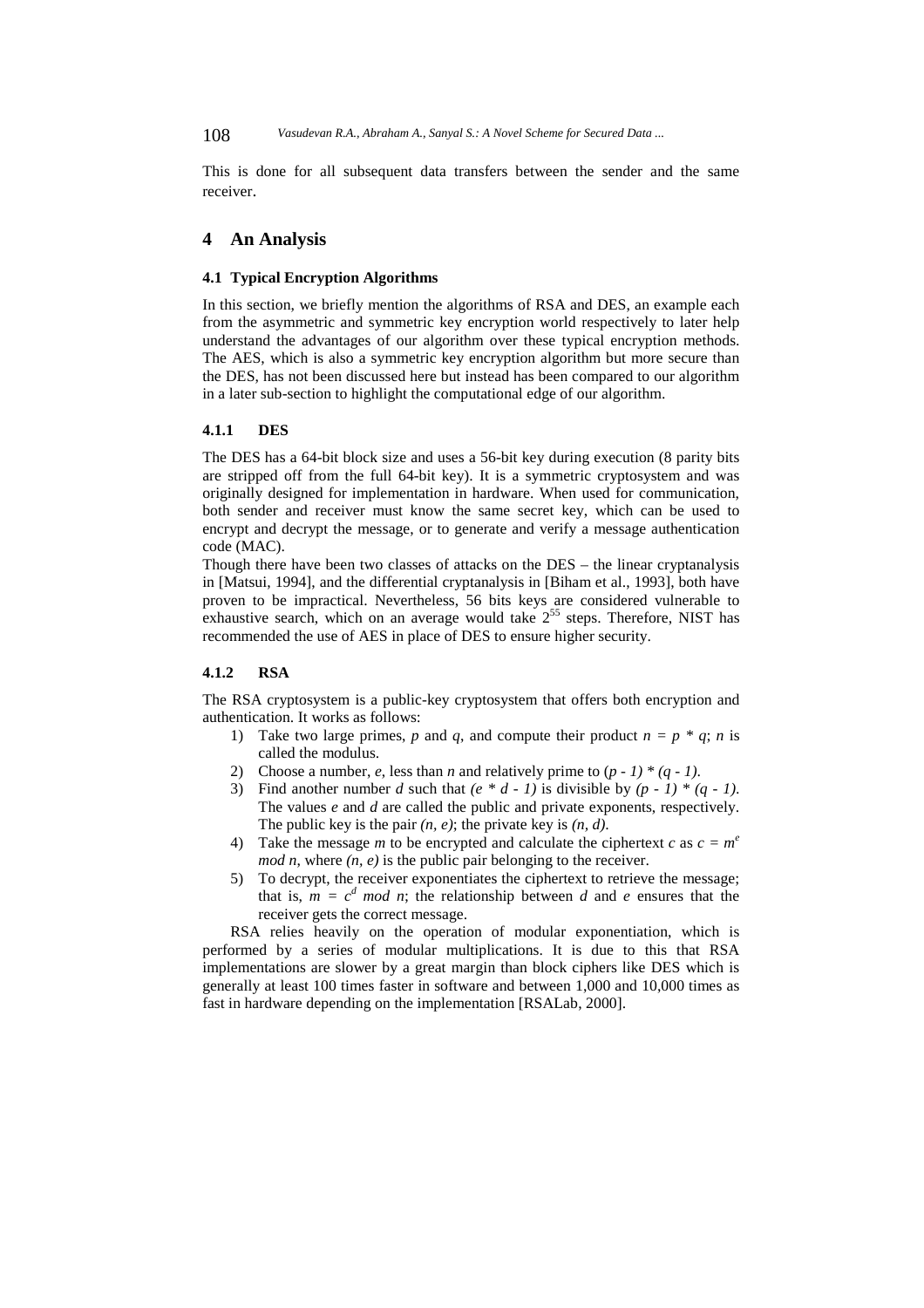The security of RSA relies on the computational difficulty of the prime factorization problem. To elucidate, given a number n, the problem is to find its prime factors which when multiplied with each other provide the same number. For a large n that obeys certain properties, this is almost impossible. However, in 1999, a 512-bit key (key refers to the modulus n) was factored after seven months of sustained effort [RSALab, 2000]. Coupled with the recent proof in [Agrawal et al., 2002] that the prime factorization problem can be solved in polynomial time complexity itself, the security of the RSA algorithm is likely to be tested in the future.

### **4.2 One-Time Pad**

The one-time pad was first designed by Vernam in 1926 [Vernam, 1926], and its security was subsequently proven by Shannon in 1949 [Shannon, 1949]. It is constructed using a key chosen randomly which is at least as big as the message to be protected. Then, the key and the message are bitwise XORed to produce the ciphertext, which is sent to the receiver. The receiver, in possession of the key used by the sender, is able to bitwise XOR the ciphertext with this key and obtains the plaintext. Any intruder on intercepting the ciphertext can only guess the plaintext since the key is chosen randomly.

The one-time pad provides perfect secrecy and this is viewed as the benchmark to be attained by all cryptosystems. However, since a key once used cannot be used again owing to information leak, the one-time pad is practical only at great costs of key management. In this paper, we have provided an efficient implementation of the one-time pad including aspects of key management. The important difference between our implementation and that of the theoretical one-time pad is in the security offered under particular conditions. This has been discussed in detail in a later section.

## **4.3 A Discussion**

The essential idea in the algorithm is to split the data into pieces of arbitrary size (rather, the size is not arbitrary since it is bound by 0 and *PS-2* but is allowed to take any value between the limits), transmit the pieces securely, and provide a mechanism to unite the pieces at the receiver's end. Towards this, the role of the number *P* is to provide a structure for the creation of the "jigsaw puzzle". This structure masks the pieces as well as protects the data within. The structure is changed periodically with the knowledge of both the sender and the receiver to prevent an adversary gaining information about it.

The XOR function is reversible and can be easily performed by the receiver since he knows the secret number *P*. However, an adversary without knowing *P* cannot obtain any additional information. This is because of the following.

Given a ciphertext *C* of length *PS* and a random secret key *P* of length *PS*, the probability of any particular key is the same. If it is possible to guess the message *M* such that  $C = M XOR P$ , then it is possible to determine the value of *P*. Since every secret key  $P$  is equally likely, there is no way of guessing which of the possible messages of length *PS* or less was sent. In other words, let us assume that the adversary has as much knowledge of the cryptographic mechanism as the receiver does (except, of course, knowledge of the secret key *P*). Now, the only knowledge that an adversary has about both  $\overline{M}$  and  $P$  is that one is a binary string of length  $PS$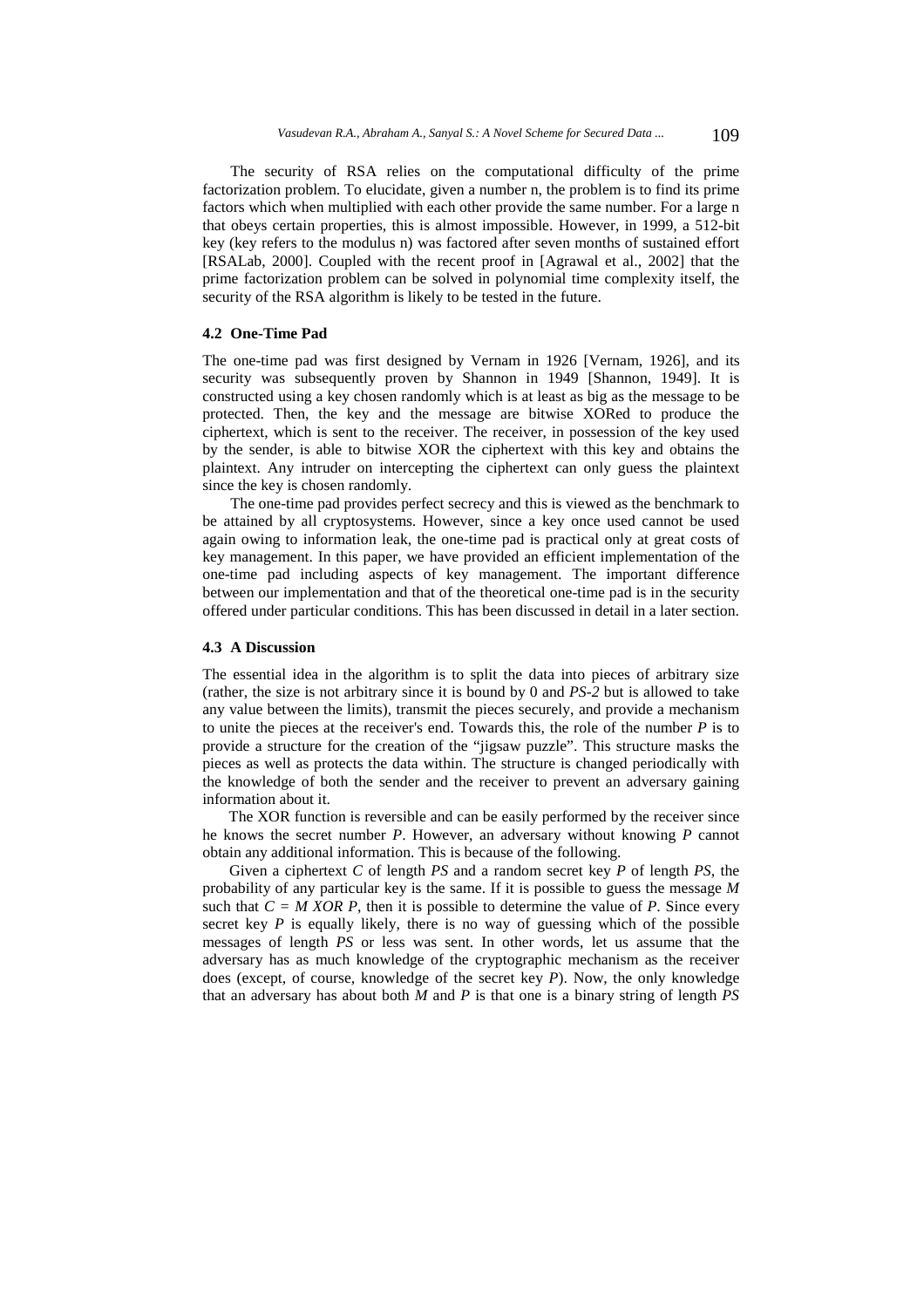while the other is of length less than *PS*. Then, knowledge of the ciphertext *C* does not provide the adversary with any more information pertaining to either *M* or *P*. This is the information-theoretic security property of a one-time pad (for more details, refer [Shannon, 1949]). The value  $D_i'$  obeys this one-time pad property since both  $P_i$  and  $D_i$ are random numbers as far as the adversary is concerned. Thus, it is impossible for an adversary to get any more information given this value. Thus, all of  $D_i$  remain completely unknown to the adversary.

Now, after *k* parts are processed, it is not possible to repeat the values  $P_1$ ,  $P_2$ , ...,  $P_k$  Else, by manipulations due to the reversible nature of XOR, some information might be leaked to the adversary. Therefore, the next set of values has to be changed, and towards this a random number of equal size is used. Also, this random number is to be conveyed to the receiver without any adversary knowing its value. Hence, we introduce the random number as the *k*th part. This random number is used to calculate the next *P* to be used. Since the initial *P* was a secret for the adversary, and so is the random number, the new value of *P* is also a secret. Thus, the security of the data transmission is ensured. In our model of the one-time pad, data is of effective size less than  $(k-1)$  \* PS bits and the key XORed with the data at each stage is the number  $P_i$ , *P2,...Pk-1*. The random number *R* is used as an input to a function (namely *transform()*) to generate the key for the next run. The value  $P_k$  is used to securely convey the random number *R* that is generated by the sender, to the receiver.

The need for prefixing and suffixing every part with the bit '1' is explained below. By XORing a part with a random (with respect to the adversary) key of size *PS*, we are effectively embedding the data in some place in the key. However, there is a problem of the receiver not knowing where the data is embedded. This is best illustrated with a hypothetical example. Suppose the part is the binary sequence *01101*, and the key is the sequence *11000110* where PS = 8. Now embedding the data at position 3 from the left in the key, we get the value as *11011000*. When the receiver performs the XOR of this value with the key, the value he obtains is *00011010*. Now, there is no way of knowing whether the leading or the trailing zeros are part of the data or not. This is the reason for the use of the single bit '1' to prefix and suffix each part. As an illustration of this, we continue with the same example. Note that the part is necessarily smaller than the key by at least 2. Here the part under question is affixed and prefixed by '1', and then embedded in the key at position 2, say (position 3 can no longer be used). In this case, the resultant value is *10011101*. On performing the XOR with the key, the receiver obtains the value *01011011*. From this value, he considers only the binary sequence sandwiched between the first and last occurrences of the bit '1' which is the intended part.

A point of worry is that the arbitrary 'tearing' of data might result in a huge expansion of data. That is, due to the randomness in the splitting, the amount of data sent to convey some fixed amount of information might be huge. To avoid this, the algorithm provides the flexibility to fix a lower limit on the size a part can take. This ensures that a minimum amount of information is transferred to the receiver by each part. Thus, the overheads in the algorithm can be suitably controlled by the lowerlimit size. It has been proved by in [Shannon, 1949] that in a one-time pad, as long as the data is of a size lesser than or equal to the key used, then the perfect-secrecy property is maintained. This justifies the statements made in this paragraph. In fact, for least overhead, each part could be made of size *PS* (in this case, there is no need to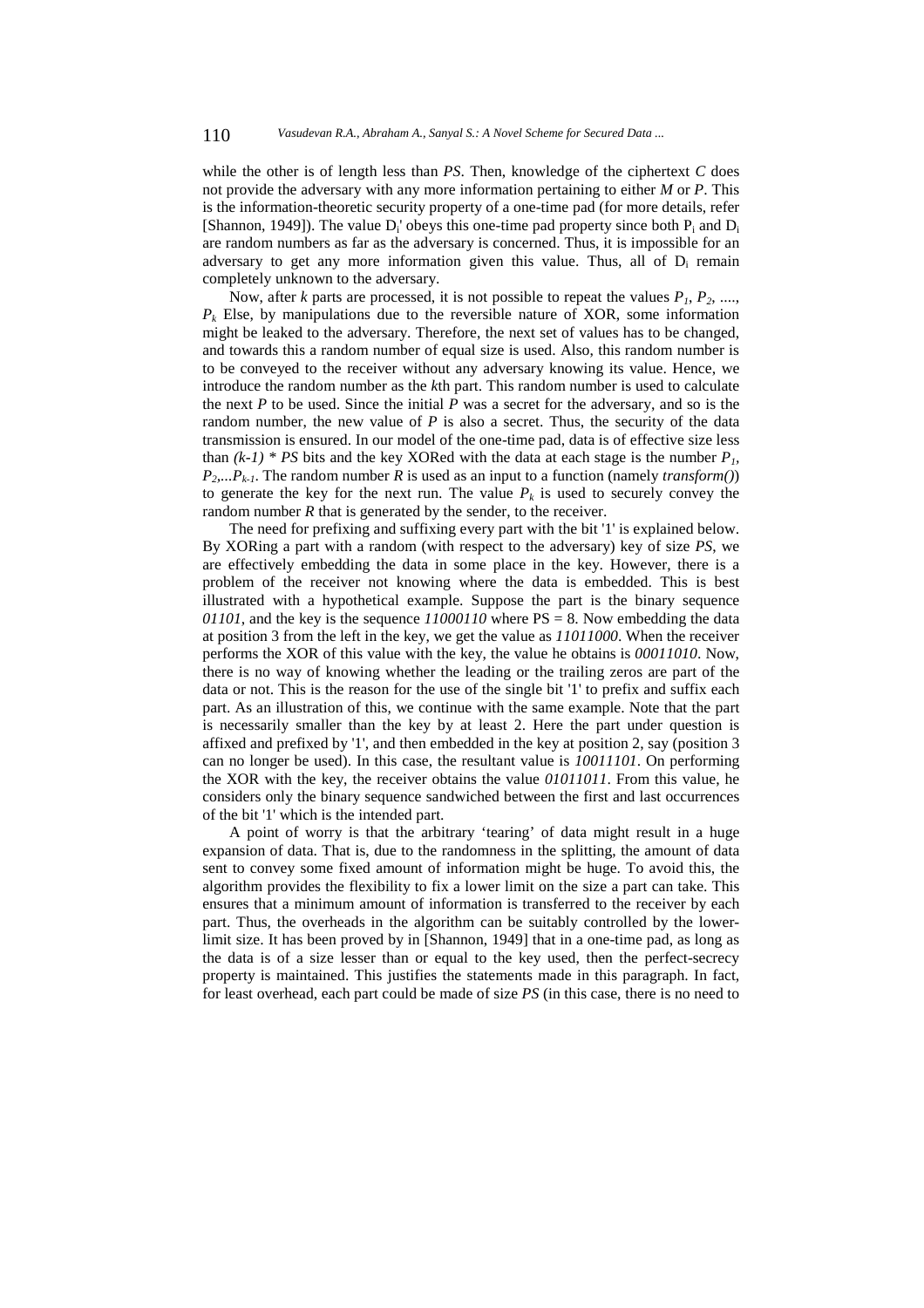prefix and suffix with bit '1'). Our algorithm is however a general case of this, providing more security to lessen the probability of a serendipitically successful attack.

Our algorithm is a symmetric-key based security paradigm and hence it could be used for single-user security purposes as well, like for example file storage on disks. Note that unlike typical single-user encryption algorithms like DES, since state apart from key information is also required for the functioning of the algorithm, it should also be securely stored to, say, access the "jigsaw"-protected files subsequently.

### **4.4 Message Authentication**

Message Authentication Codes (MACs) are tags attached to messages that are computed by an authentication scheme together with a secret key such that they can be verified by anybody possessing the same secret key and knowing the scheme. There are four broad classifications for MACs. We shall however mention only the two that interest us – unconditionally secure MAC, and hash function-based MAC.

A MAC is said to be *(q,e)-secure* if an adversary cannot construct a valid MAC for any new message with probability greater than *e*, given that the adversary has previously seen valid MACs for at most *q* messages. Unconditionally secure MACs of this type exist for any desired values of  $q$  and  $e$ . But, the lesser the parametric values are, the more stringent are the requirements on the inputs to the algorithm. For example, in order to have a MAC that spans a large data size (that is, large value for *q*), the key required should also be large.

So, in a practical setting, it is advisable to settle for cryptographic security rather than unconditional security. The modeling of these cryptographically secure MAC algorithms takes time as a parameter. That is, a MAC is said to be *(q,e,T)-secure* if an adversary cannot construct a valid MAC for any new message with probability greater than *e*, given that the adversary has previously seen valid MACs for at most *q* messages, and that his computation time is at most *T*. A particular class of MACs that we consider is the MACs based on hash functions like the HMAC ([Bellare et al., 1996]). In this class, owing to the nature of the design, the security offered by the MAC is normally the same as the security offered by the underlying hash function. Hence, these hash functions should be chosen with care to possess cryptographic properties such as resistance to collision detection and message authentication when applied to single blocks.

HMAC as defined in [Bellare et al., 1996] consists of the following step

## H( *K XOR opad*, H( *K XOR ipad*, *msg*) )

where ipad, opad are constants and msg is the message to be authenticated. As can be seen, the essential computational effort as well as the security of the algorithm is primarily dependent on the hash function H. A good example of a strong cryptographic hash function is the SHA-1 [FIPS, 180-1]. An important point to note is that since MAC algorithms provide time-dependent security, it is important to frequently exchange keys between the same sender-receiver pair.

For the use of MACs in our algorithm, another secret key is required to be exchanged between the sender and the receiver as is required. However, since any *PS*size block of *P* cannot be guessed from its first use, it is possible to use any of them or parts of it (in case a smaller key is desired). This information is also to be exchanged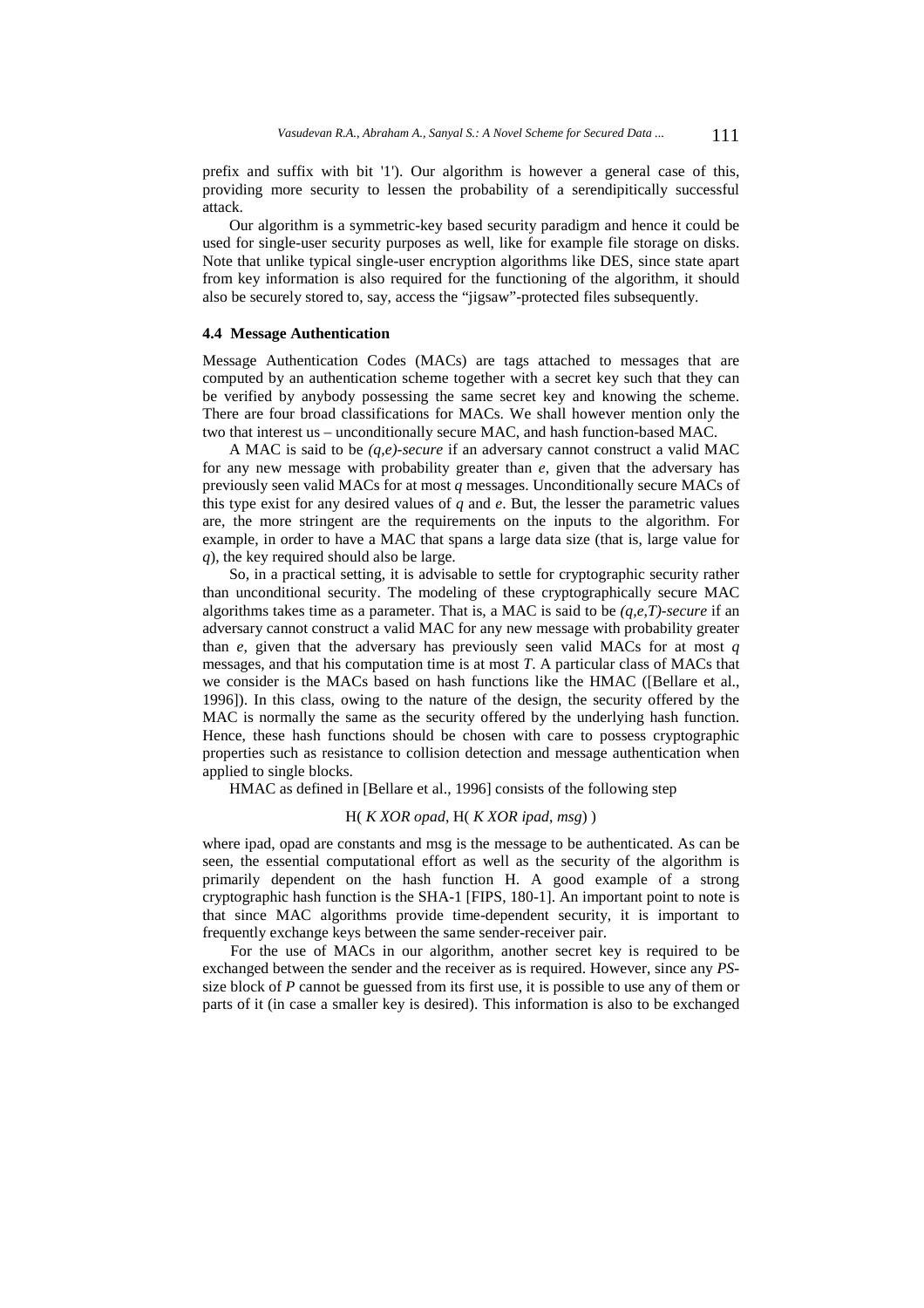a priori along with the number *P* as well as the value of *k*. It is prudent to see that the same sender has different key arrangements with different receivers.

#### **4.5 Implementation Issues**

In our algorithm, for the transfer of N parts of data, there are N additions performed. Apart from these operations, the value of *P* is changed *floor(N/k)* times. At each change, there are *k-1* additions and 1 multiplication. Hence, in total our algorithm requires  $N + floor(N/k) * (k-1)$  additions and  $floor(N/k)$  multiplications on *PS*-bit blocks for the transfer of N parts of data. There is a degree of uncertainty involved in the amount of information transferred in a part as the splits happen arbitrarily. This uncertainty can, however, be removed marginally by imposing a lower limit on the size a part can take thus ensuring a transfer of minimum information in each part. Let the value of  $k=7$ . To transfer data of size 10  $*$  *PS*, assuming the best case of *PS*-size parts, we have  $N = 10$ , and therefore we effectively require  $16 * PS$  bit additions and 1 *PS*-bit multiplication. In the worst case, assuming the lower limit on size of each part to be *PS* / 2, we require 20 parts to transfer the same amount of data in which case we would effectively require 32 \* *PS* bit additions and 2 *PS*-bit multiplications. A graph of the best case (corresponding to each part being of maximum size  $= PS$ ) and the worst case (corresponding to each part being of minimum size  $= PS / 2$ ) in the number of additions versus data size is shown in Figure 1.

A comparison with other encryption algorithms is valid only when the application of those algorithms is for secure data transmission. From this viewpoint, the statistics presented above compare favorably with respect to encryption algorithms like Advanced Encryption Standard (AES) [FIPS, 197]. In AES, for input block size of 128-bits and key length of 128-bits, there are at least 11 XOR operations apart from matrix multiplications, table lookups and vector shifts. When AES is scaled to an input of 10 *PS*-size blocks, it requires 110 \* *PS* bit additions, far more operations than our algorithm functioning in the worst case as evident in Figure 1 (we have not included the matrix multiplications, table lookups and vector shifts in the calculations). Also, our algorithm does not transform the data except for the XOR operation. This operation and its inverse can be easily computed. Hence, as compared to encryption algorithms like AES, DES [FIPS, 46] and RSA [Rivest et al., 1978], the data processing time is least for our algorithm (the comparison with AES is graphically depicted in Figure 1).

Now, the algorithm has been designed to take into consideration *all* communication between particular sender-receiver pairs. Hence, it is practical to assume that the volume of the data typically exchanged between a sender-receiver pair is not small. Figure 2 depicts the influence of the size of the data (intentionally taken large) on the number of XORs for different values of *k*. Given the expression for the number of XORs as a function of *k* and data size, we see that the line corresponding to value of  $k=2$  corresponds to the least number of XOR operations. In fact, for larger and larger data sizes, due to the smaller slope of this line as compared to other values of *k*, the value  $k = 2$  is the optimum by a large margin. Figure 3 illustrates the variation in number of XORs over a wide range of values of *k* for different data sizes.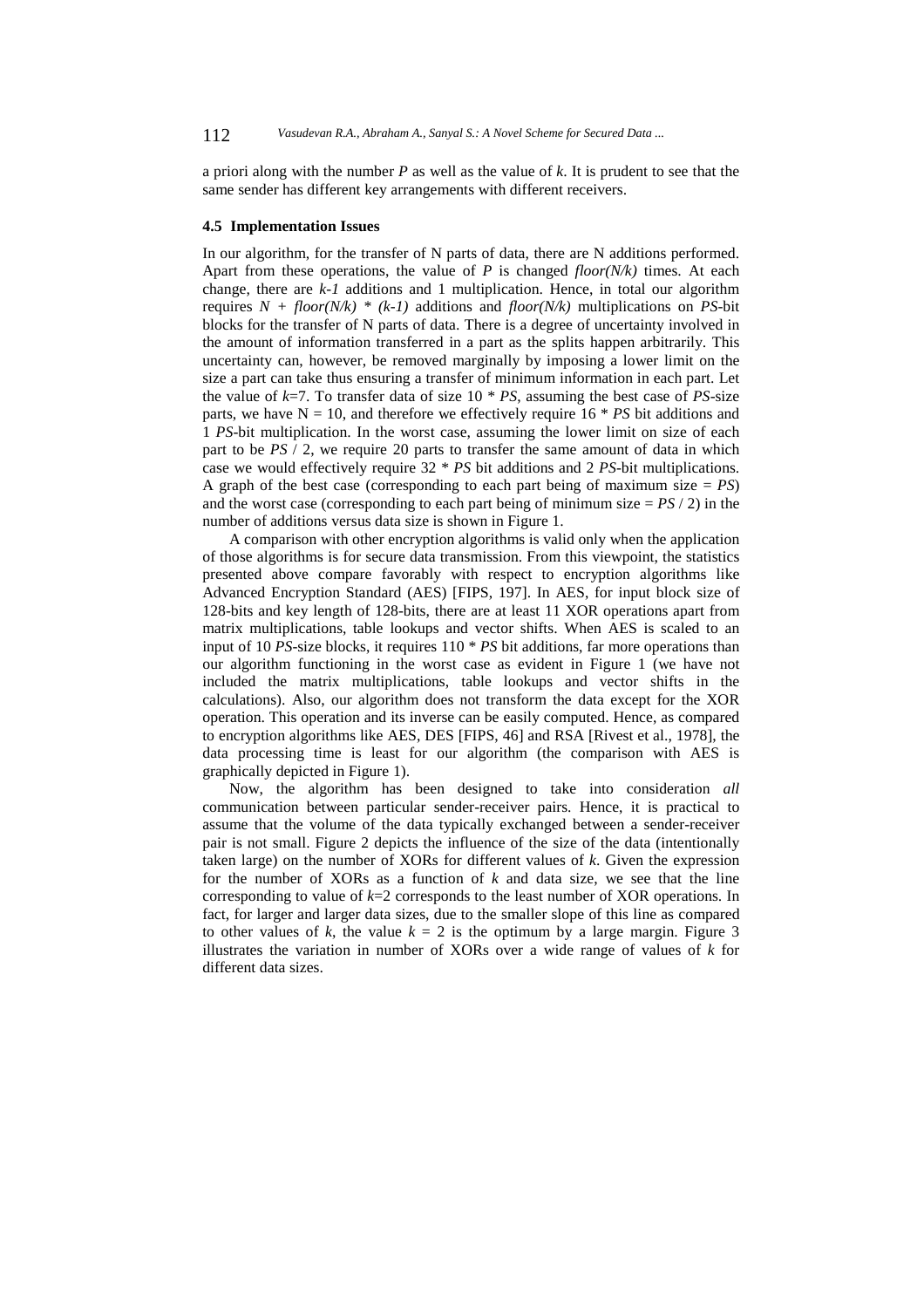

*Figure 1: Comparison of AES and our algorithm functioning in a) best case and b) worst case in the number of XORs* 



*Figure 2: Variation of data size with the number of XORs for different k*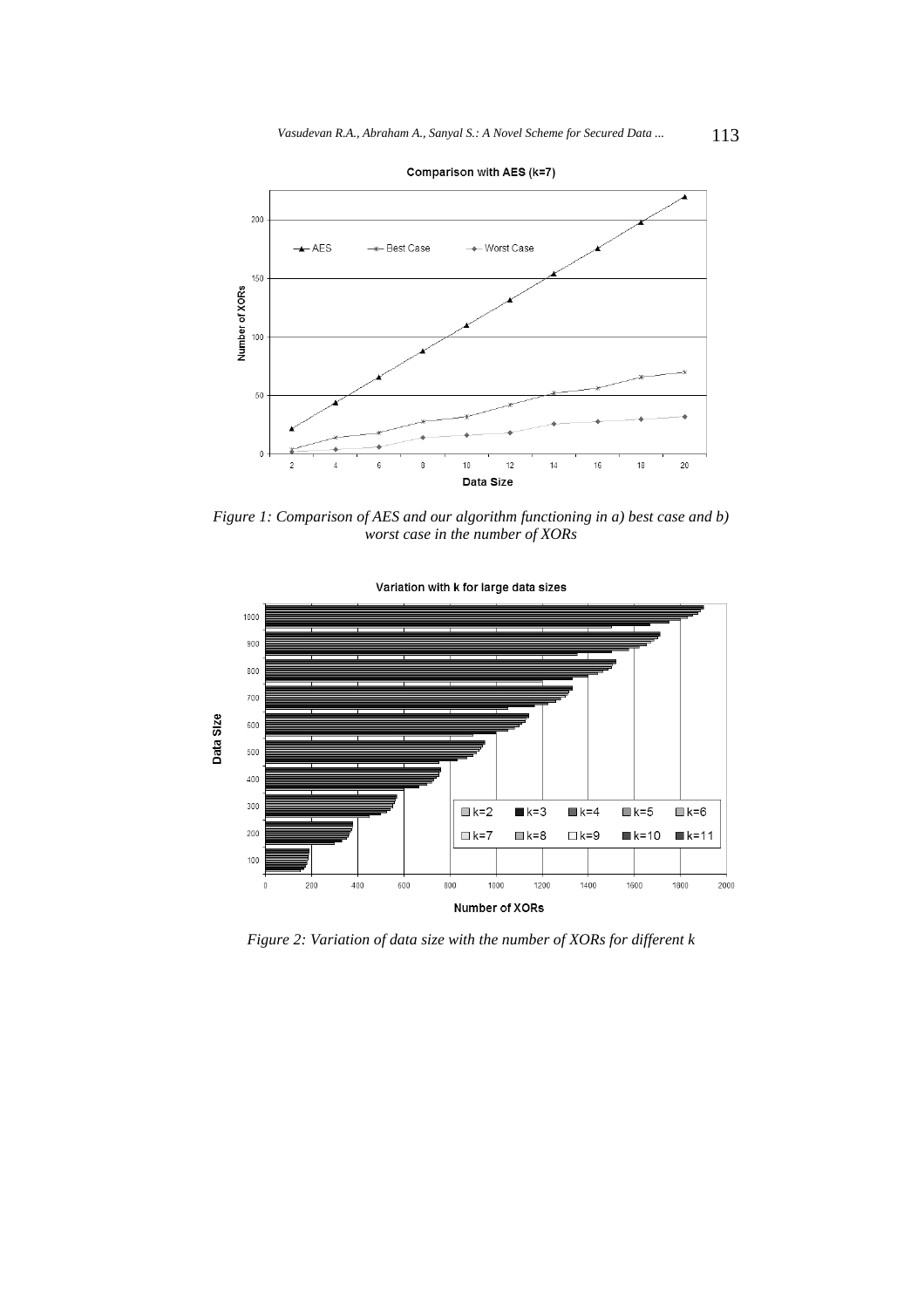

#### Variation for a wide range of k

*Figure 3: Variation of number of XORs over k for large data sizes* 

It all illustrates the picture of the number of XORs for a particular data size over different values of *k*. If the size of the key is large enough (that is, if *k* is large enough) to cover the entire data size in a single round, then the number of XORs required is drastically reduced. This is indicated by the sharp dip and then stability in the lines of different data sizes. Note that the scale in the x-axis is not uniform, and it is to bring out this behavior that the graph has been drawn on this scale. For values of *k* lesser than this "threshold" value, we see that the value of  $k = 2$  is the point of minimum. (It is also to be noted here that  $k = 1$  is not possible since in that case our algorithm would only be transferring random numbers and no data! Therefore, the least permissible integral value for *k* is 2).

The above figures concur that the optimum value for *k* to reduce the number of XOR operations in the algorithm is 2. In fact, for this value, the algorithm cannot be attacked using standard cryptanalytic attacks owing to the almost comparable sizes of the key (which is 2 \* *PS* bits) and the random number used for the one-time pad implementation (which is *PS* bits). This is further explained in detail in the next subsection. Also, the key to be exchanged between the sender-receiver pair is smallest for this permissible value of *k*. However, such a low value for *k* translates to a large value for the number of multiplications to be done as part of the algorithm as is shown in Figure 4.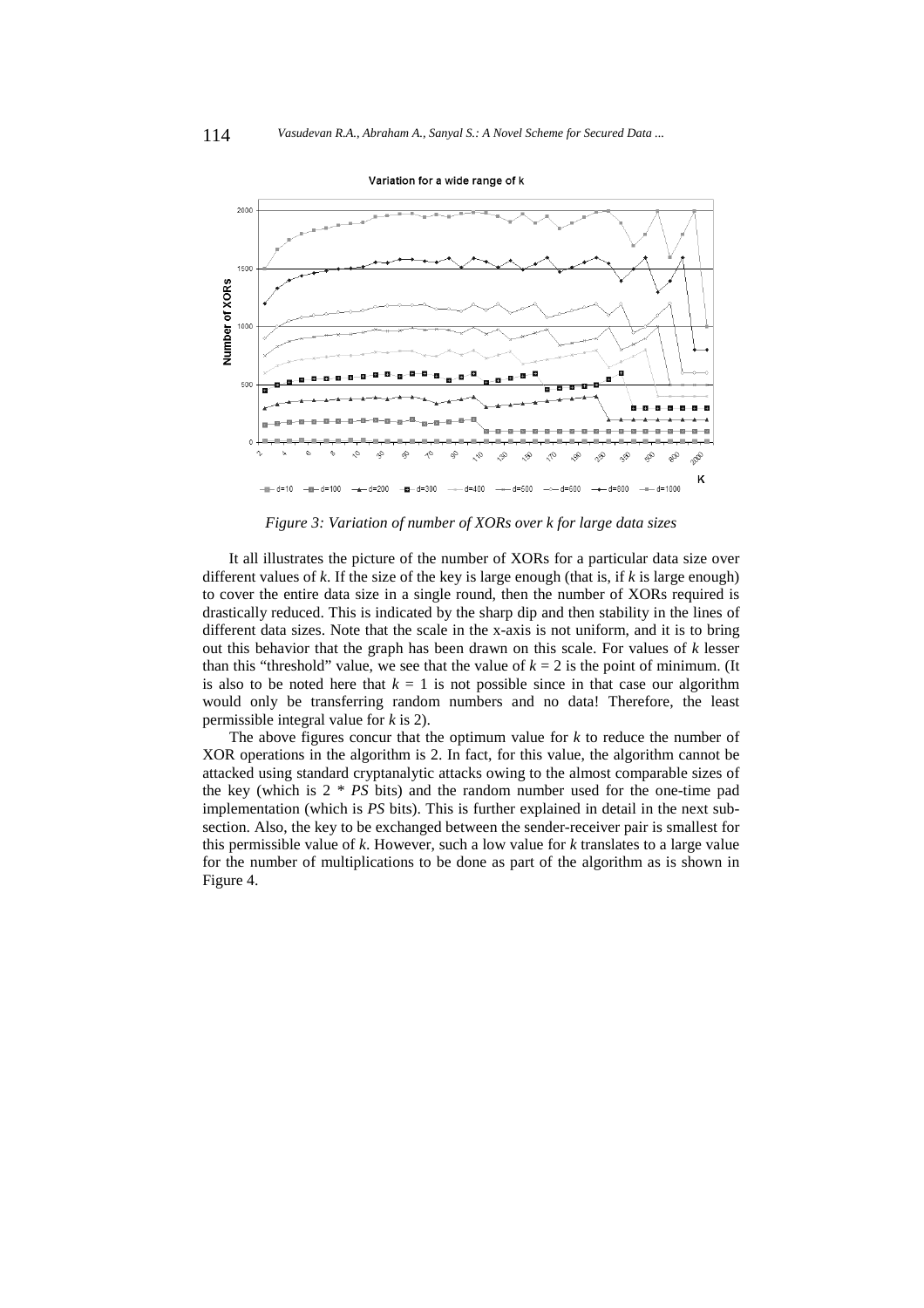

*Figure 4: Number of multiplications over a typical range of k for different data sizes* 

Figure 4 depicts the behavior of the number of the multiplications, which is inversely proportional to the value of *k*. Hence, for small values of *k*, the number of multiplications is large and grows larger for larger data sizes. A point to be noted here is that these multiplications are field operations with inputs being *PS*-bit size blocks. Whereas in AES, all multiplicative-type operations are field operations with 8-bit sized input blocks, which is at least 2 orders of magnitude lesser than *PS*.

In conclusion on the optimal value of  $k$ , there is a tradeoff between the size of the key and the number of XOR operations on the one hand versus the number of multiplications on the other. Size of the input blocks for these operations is also an important factor. A suitable value for *k* should be arrived at after taking into consideration the above statistics and behaviors.

Our algorithm lends itself to parallelism in implementation in software as well as dedicated hardware. The execution of the operation *transform (P,R)* should follow the processing of *k* blocks. This sequential nature cannot be avoided. However, the processing of the blocks can be done in a parallel manner. In principle, the algorithm can be implemented efficiently using *k* XOR gates, as shown in Figure 5. Here, the first three cycles of XORs are depicted with the respective inputs and outputs. If number of gates is also a constraint, for best performance, the value of *k* should be decided accordingly. In fact, if the number of gates or the area in the hardware implementation is not a constraint, then the number of XOR gates could be doubled which would effectively double the performance of our algorithm. This is done by executing the operations otherwise performed in rounds I and II as illustrated in Figure 5 in the same round. (This can be done synchronously since *P* is not changed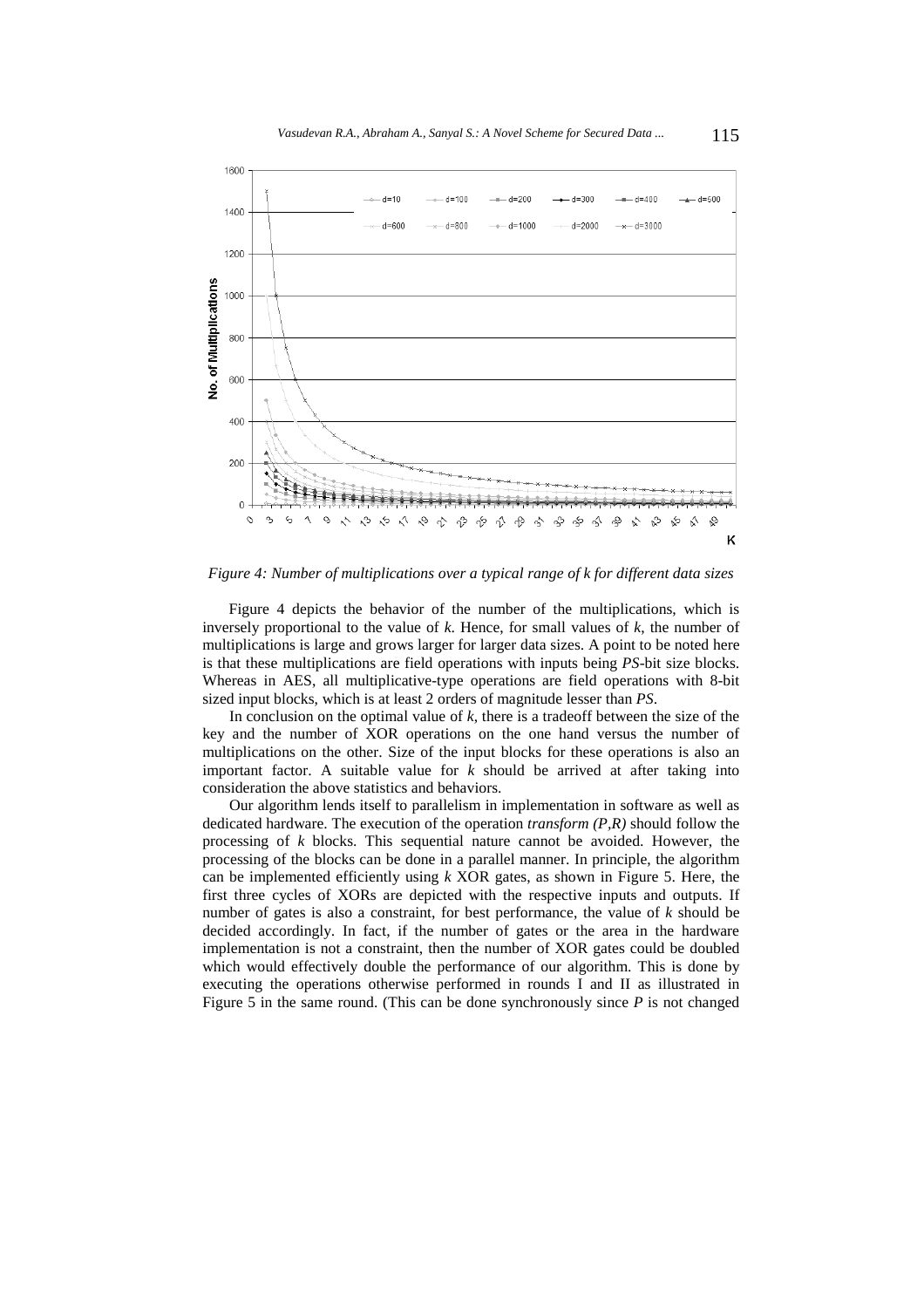until the second round and it is the common input to the first two rounds.) Note that, the units in the  $k^{th}$  column of rounds II, IV and so on are actually *PS*-bit multipliers. Here, XORs have been placed purely to provide a picture of symmetry only and are not intended to misguide the reader.

### **4.6 Security of the Jigsaw**

The security offered by the algorithm is the same as that provided by one-time pad information-theoretic security. This is evident from the fact that the jigsaw is structured by an embedding of the data in the key using the XOR operation. However, unlike the one-time pad, keys used in our algorithm are not completely uncorrelated since the next key is formed as a function of the current key and a random value. Thus, even if some information about the key or the random number of a round or even about the nature of the data is revealed, the security offered by our approach fails while the theoretical one-time pad continues to offer the same level of security to the unexposed data.



*Figure 5: Schematic for parallel implementation of the 'jigsaw' algorithm* 

As an example, consider the case when the nature of the data that is being transferred is known to an adversary, which is very common in today's world either due to negligence, or due to the predictable nature of humans and machines or by other means. In such a case, here is an attack that could be carried out on the "jigsaw" algorithm. The first step is to guess the size of the key being used (that is, the value of *k*). Having guessed it, it is also important to figure out the position of the start of a new round in the stream of enciphered text captured by the adversary. Note that for every sender-receiver pair, the state information pertaining to the partial use of a key is stored at both the sender and receiver who therefore continue to use the same key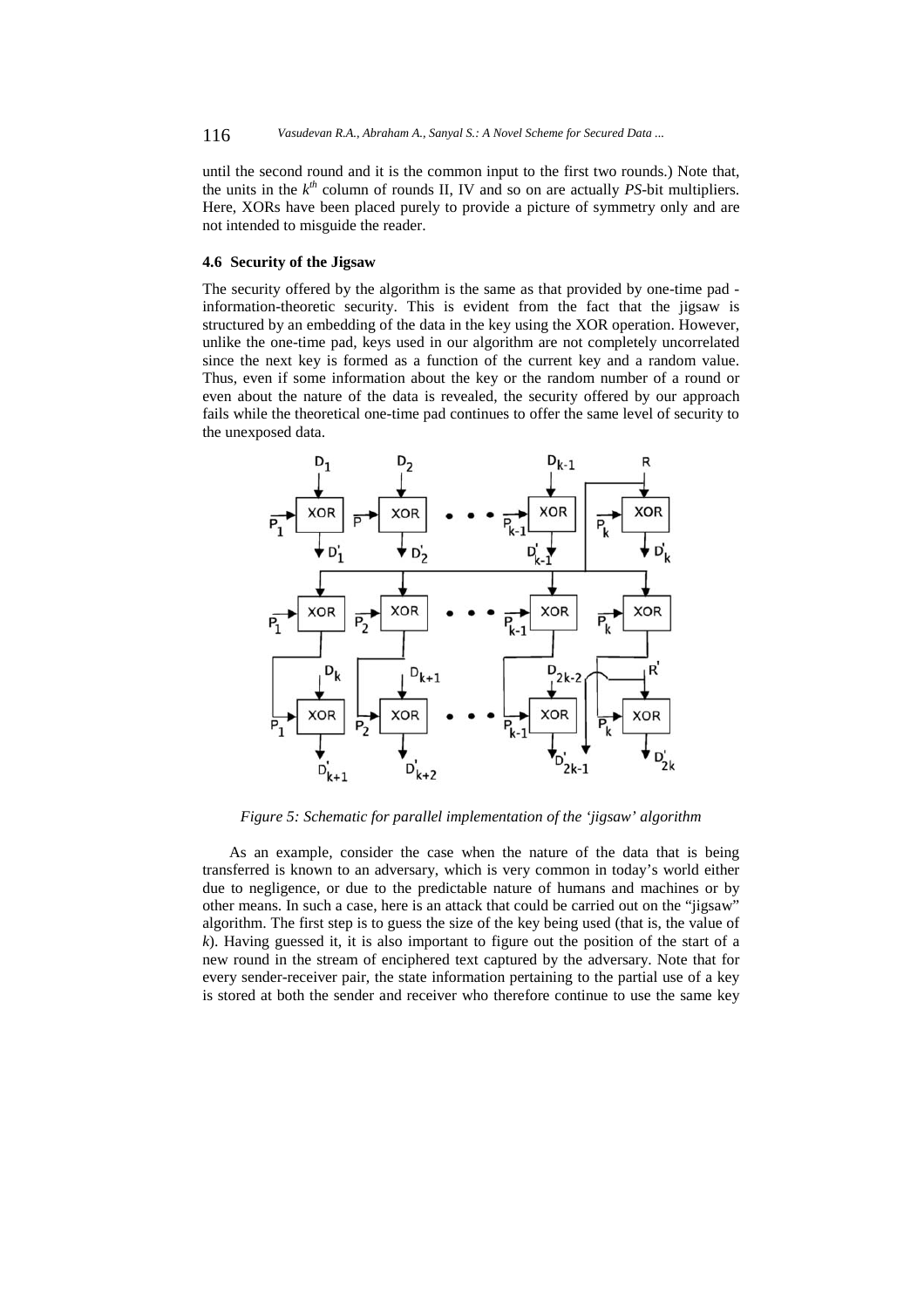for the next round of communication. Hence, for example, an adversary's intercepted data could actually start with the ending of a round and the beginning of the next and he might not have access to the end of the next round. This would render the following attack useless. Interception from the start of the communication between a sender-receiver pair is one way of eliminating this randomness.

Having guessed the key and demarcated the enciphered blocks of two consecutive rounds, the adversary could XOR the blocks of a round with the blocks of the immediately previous round in the corresponding positions. This would eliminate the secret key used in either of the rounds leaving the attacker with blocks that are of the form  $D_i'$  XOR  $D_i'$  XOR R, where  $D_i'$ ,  $D_i'$  are data blocks and R a random number, all of size *PS* bits. Now there are *k* such blocks available and therefore, by XORing two such blocks, the attacker can get rid of  $R$  and he is left with  $D_i'$  *XOR*  $D_i'$  *XOR*  $D_k'$ *XOR D<sub>l</sub>'*. If it is possible to guess the values of any of the data blocks at either this stage of XOR or the previous stage (knowing about the nature of the data), then the security offered by the algorithm is broken immediately.

Since the above eventuality is fairly common, it is necessary that we discuss a solution that makes such an attack at least computationally, if not theoretically, impossible. We suggest the use of some existing ideas in literature that do not harm the efficiency of our algorithm and at the same time offer protection against cryptanalytic attacks such as the ones illustrated above.

### **4.6.1 Supplementing "Jigsaw" with All-or-Nothing**

The All-or-Nothing Transform (AONT) was first suggested by Rivest [Rivest, 1997]. We present below the definition of an AONT as given in [Rivest, 1997] with a slight modification. An AONT, say *f*, when applied on an input message sequence M to obtain the transformed message sequence M', has the following properties:

- a. The transformation *f* is reversible; given M', one can obtain M.
- b. Both the transformation *f* and its inverse  $f^{-1}$  are efficiently computable (that is, in polynomial time).
- c. It is infeasible to compute any function of any part of M if any part of M' is unknown.

However, the construction of the AONT in [Rivest, 1997], called the *package transform*, is only computationally secure. Stinson in [Stinson, 2001] had provided the definition of an AONT having the property of information-theoretic security. He had also provided a construction of a linear  $(s, q)$  - AONT that is unconditionally secure. This linear implementation of AONT has a non-randomizing property that did not rule out known- and chosen- plaintext attacks against it. So, Stinson had also suggested a method of randomizing the input to prevent such attacks. Thus, by randomizing input, the linear *(s, q) -* AONT prevents cryptanalytic attacks.

The approach in literature till now has been to use AONT as a preprocessing step before a standard encryption algorithm like DES or RSA. The reason is to slow down a brute force search of the encryption key. However, here we suggest the use of the AONT in the creation stage of our "jigsaw" puzzle where it is used to scramble the data to effectively remove any patterns present in the original data stream. In fact, the AONT is designed such that without the presence of all blocks of data in the proper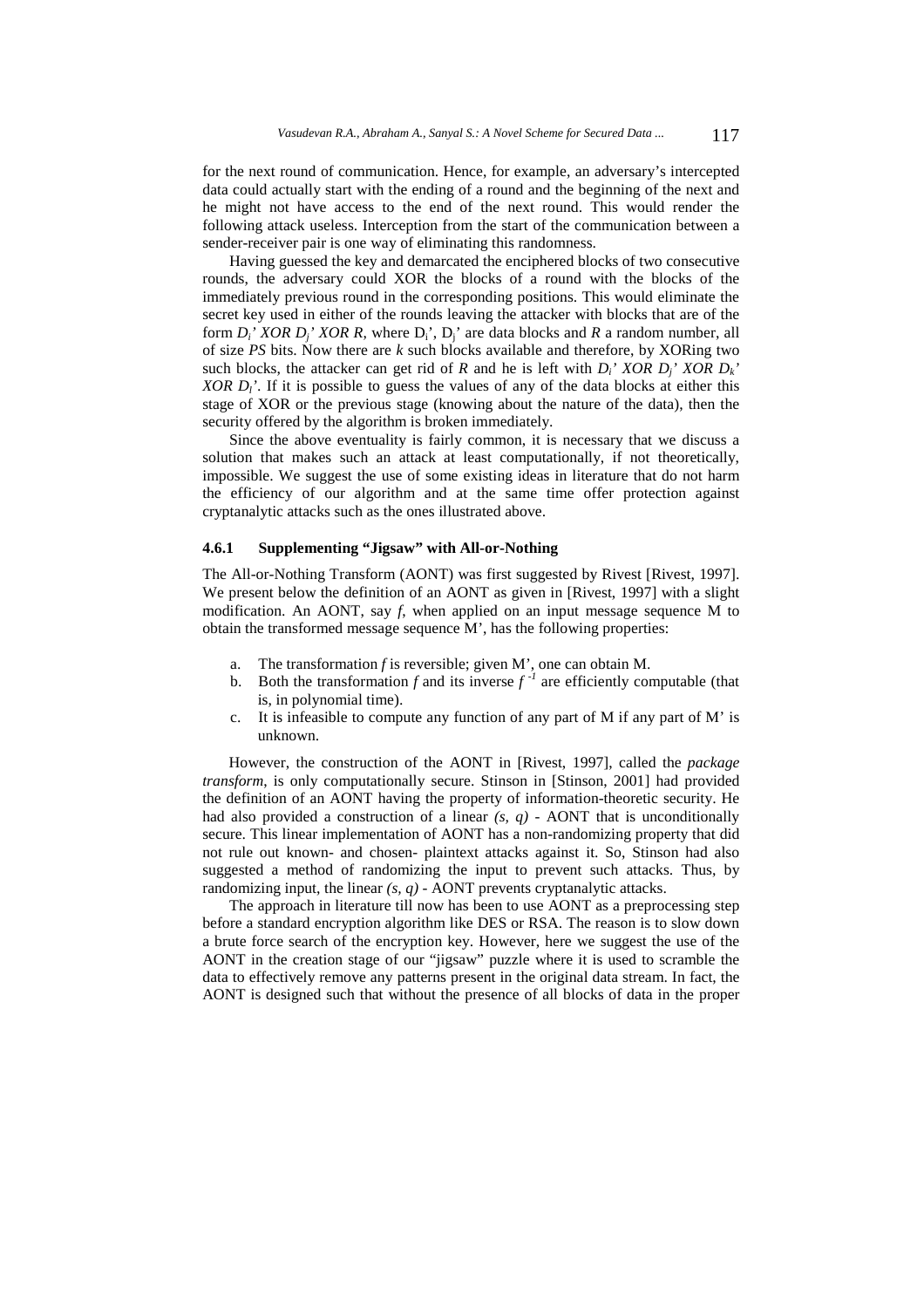118 *Vasudevan R.A., Abraham A., Sanyal S.: A Novel Scheme for Secured Data ...*

order, it is impossible to gain any information about the original data. This in effect creates a "jigsaw" puzzle tougher than that available in the real world since, in the latter case, it is possible to inspect a piece of the puzzle and figure out where it should be placed.

### **4.6.2 Implementing AONT with Jigsaw Algorithm**

In this paper, we use Stinson's implementation of the linear  $(s, q)$  - AONT as given in Corollary 2.3 [Stinson, 2001]. A brief description of the algorithm is presented now. Suppose  $q > 2$  is a prime power (of form  $q = p^k$ ) and *s* is a positive integer. Then there exists a linear *(s, q)* - AONT whose construction is given as follows:

Given *x*, we can compute *y* as:

- 1) For  $1 \le i \le s 1$ , compute  $y_i = x_i + x_s$ .
- 2) Compute  $x_s = x_1 + x_2 + ... + \lambda * x_s$ .

And, given *y*, we can get back *x* as:

- 1) Compute  $y_s = \gamma * (x_1 + x_2 + ... + x_{s-1} y_s)$ .
- 2) For  $1 \le i \le s 1$ , compute  $x_i = y_i x_s$ .

where *x*, *y* are messages of *s* blocks each,  $\lambda$  belongs to  $F_q$  such that  $\lambda$  does not belong to  $\{s - 1 \mod p, s - 2 \mod p\}$ , and  $\gamma = (s - 1 - \lambda)^{-1}$ .



Comparison with AES (after AONT) (k=7)

*Figure 6: Comparison of AES and jigsaw algorithm (including AONT) functioning in a) best case and b) worst case in the number of XORs*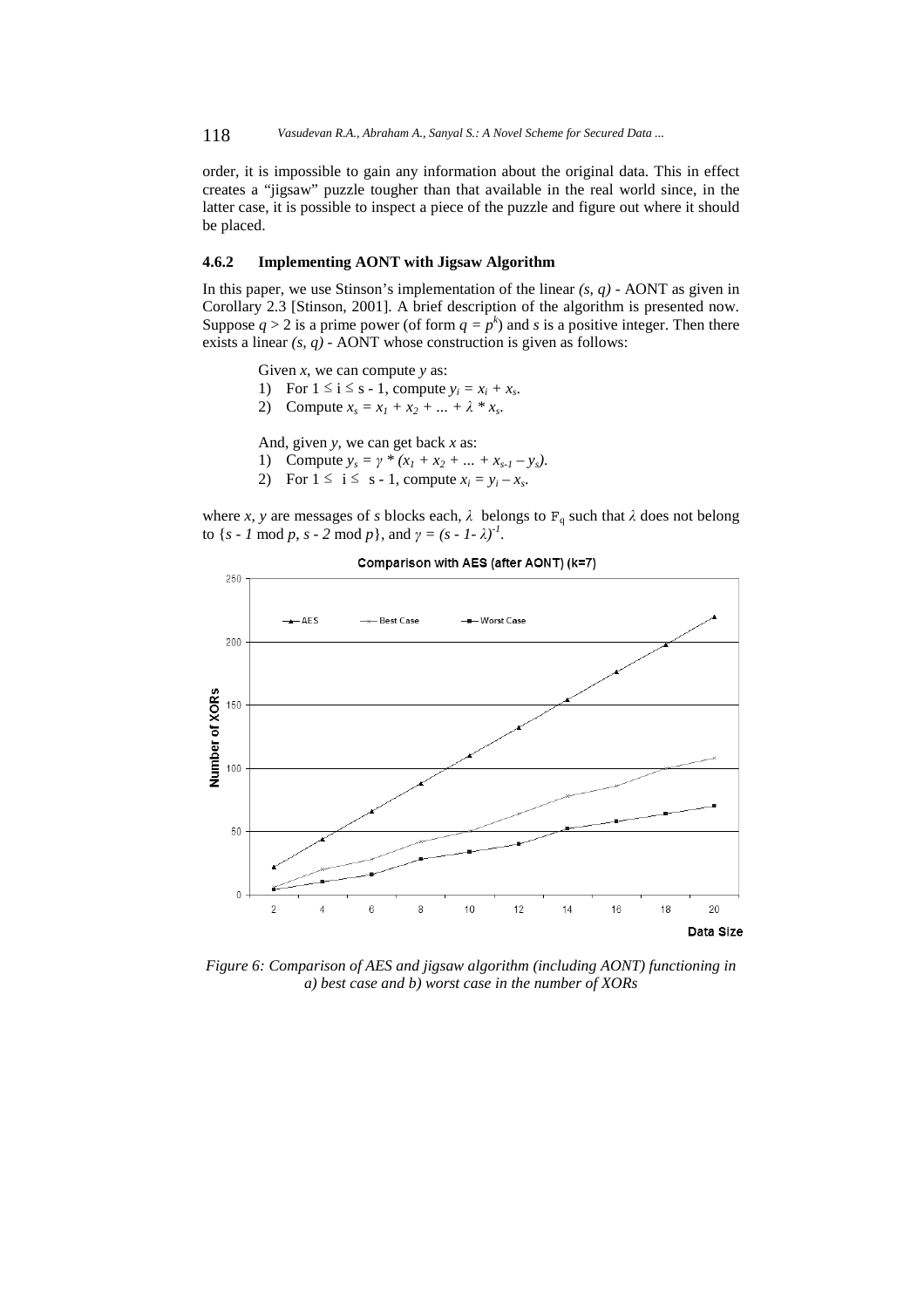In our algorithm, since *PS*, the size of a data packet, is typically a power of 2 (and therefore a prime power), we consider a  $(N, 2^{PS})$  - AONT for our algorithm. At any time, the data blocks created by the arbitrary tearing from the first step of the algorithm could be fed into this linear  $(N, 2^{P\tilde{S}})$  - AONT which produces an equal number of data blocks. Randomization of the input could be achieved by fixing the last block to be a random number and this information could be exchanged along with secret key. The modified algorithm would now require an additional *2 \* (N-1)* XORs and a *PS*-bit multiplication. Thus, in total, the new algorithm would require  $3 * N +$ *floor(N/k)* \*  $(k -1)$  - 2 additions and *floor(N/k)* + 1 multiplications both on *PS*-bit sized inputs. Figure 6 depicts the number of XOR operations needed for the algorithm functioning in the best case and the worst case as was described earlier.

Compared with Figure 1, there has been a sizeable increase from the earlier algorithm (that is, without the AONT) while remaining well below the values for AES. As for the number of multiplications, the increase is only of constant in nature and the behavior of the line in figure 4 is not altered. Thus, as can be seen from the graphs and statistics, the addition of AONT in the creation step of the "jigsaw" algorithm does not make out algorithm inefficient computationally while providing a valuable addition to the security against cryptanalytic attacks.

To conclude, in the event of information leak regarding the data or the nature of it, our initial algorithm can be easily broken and a possible attack for the same was illustrated. However, with the use of the linear  $(s, q)$  - AONT, this security hole can be plugged very efficiently.

## **5 Future Research**

Much research over the years has not yielded a practical implementation of the onetime pad. The 'jigsaw' algorithm is another drop in this ocean of research that seeks to realize this with our own set of disadvantages and limitations. In this respect, the main disadvantage with the algorithm is that an information leak due to human negligence has the potential to completely break the security of the algorithm. We believe that the paradigm of "jigsaw puzzle" as illustrated in this paper is novel and any research towards a sturdier implementation would benefit the community. In this paper, we have presented our implementation of the "jigsaw" paradigm. There could be other implementations that are more efficient than ours. More importantly, this paradigm could be better realized in a multi-dimensional way as opposed to the onedimensional data stream model. To illustrate, consider the source data as a twodimensional matrix of bits. Then, allowing arbitrary tearing along any direction would likely create the basis for a "2D-jigsaw puzzle". In such cases, alternative implementations for conveying puzzle information securely to the receiver(s) have to be evolved.

### **6 Conclusions**

In this paper, we adopt a "jigsaw" approach to secure data transfer in networks. The data to be sent is broken into parts of arbitrary sizes forming the basis for creating a "jigsaw puzzle". Enough information is provided efficiently and securely to enable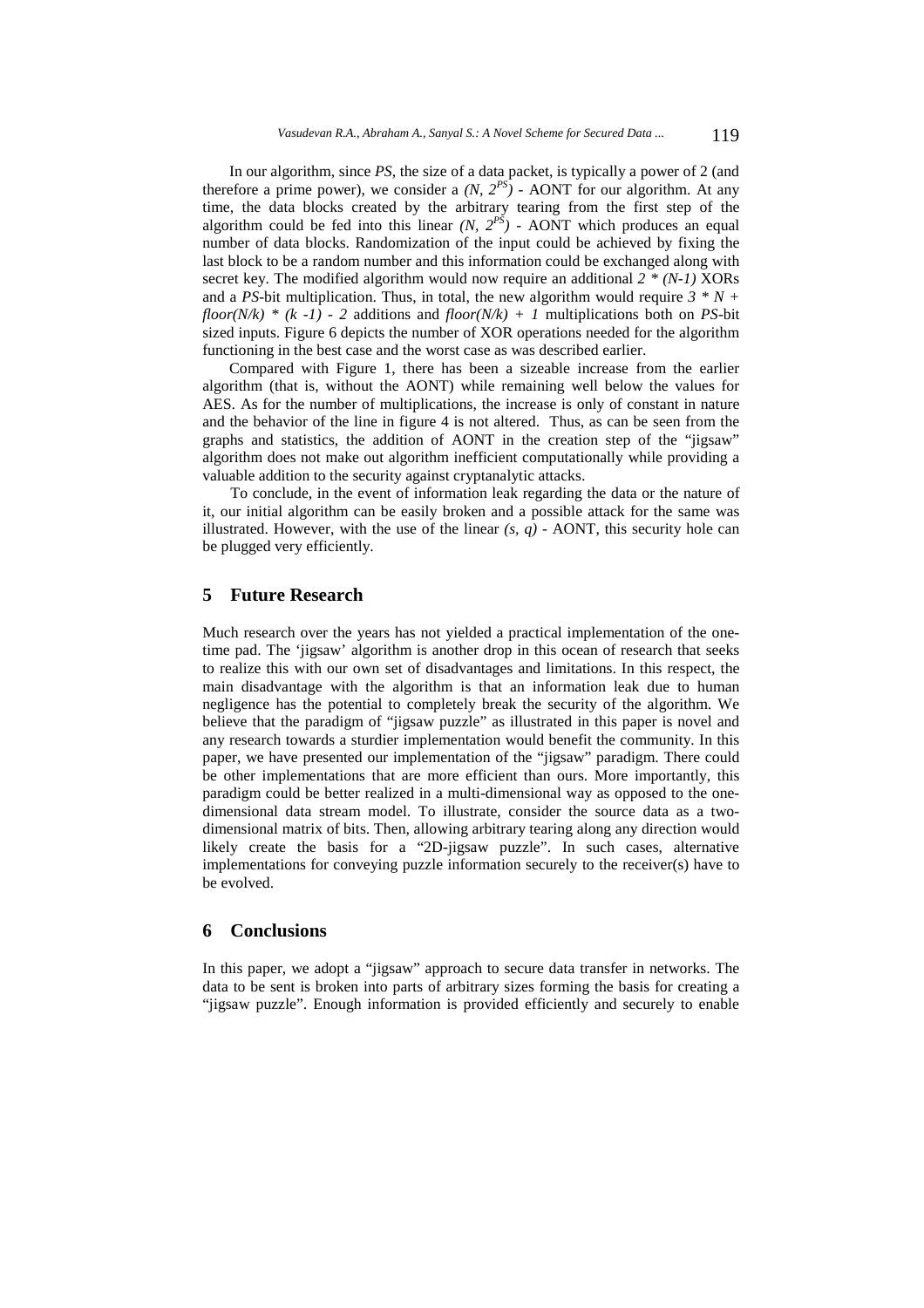the receiver to solve the puzzle. The transfer of the parts is done securely without leaking any information to the adversary regarding the data. We have illustrated a method of implementing message authentication by private key without the exchange of any more information. The concept of the one-time pad is implemented in the course of the algorithm resulting in information-theoretic security of data transfer. The issue of key management is addressed by firstly the exchange of a large number a priori, and then subsequent modifications to the large number at regular intervals. These modifications are designed such that their outputs seem random to the adversary. Also, flexibility in the form of a means of control is provided in the algorithm to monitor and check the overhead resulting because of the data expansion due to the arbitrary splitting. Tradeoffs involved in the practical realization of the algorithm have been discussed and their relative impacts on the performance analyzed. We have also suggested a technique to make the algorithm secure against cryptanalytic attacks in the eventuality when the nature of the data is revealed. The inclusion of this has been proved to still be substantially more efficient than encryption algorithms. Moreover, our realization of the "jigsaw" paradigm has been designed to support a parallel implementation catering to future technological advancements.

### **Acknowledgements**

Authors would like to thank the anonymous reviewers for their valuable comments which helped to improve the clarity of the paper.

## **References**

[Agrawal et al., 2002] Agrawal, M., Kayal, N., Saxena, N.: "PRIMES is in P"; 2002, appeared as electronic version via HTTP www.cse.iitk.ac.in under news/primality.html.

[Bellare et al., 1996] Bellare, M., Canetti, R., Krawzyck, H.: "Keyed Hash Functions and Message Authentication"; Proc. CRYPTO'96, Springer Verlag Publishing, Lecture Notes on Computer Science, 1109 (1996), 1-15.

[Biham et al., 1993] Biham, E., Shamir,A.: "Differential Cryptanalysis of the Data Encryption Standard"; Springer Verlag Publishing (1993).

[Brassard et al., 1996] Brassard, G., Crepeau, C.: "25 Years of Quantum Cryptography"; SIGACT News, 27, 3 (1996), 13-24.

[Cachin et al., 1997] Cachin, C., Maurer, U.: "Unconditional Security against Memory-Bounded Adversaries"; Proc. CRYPTO'97, Springer Verlag Publishing, Lecture Notes on Computer Science, 1294 (1997), 292-306.

[FIPS, 197] "Advanced Encryption Standard"; Federal Information Processing Standards Publication 197, National Institute of Standards and Technology, 2001.

[FIPS, 180-1] "Secure Hash Standard"; Federal Information Processing Standards Publication 180-1, National Institute of Standards and Technology, 1995.

[FIPS, 46] "Data Encryption Standard"; Federal Information Processing Standards Publication 46, National Bureau of Standards, 1977.